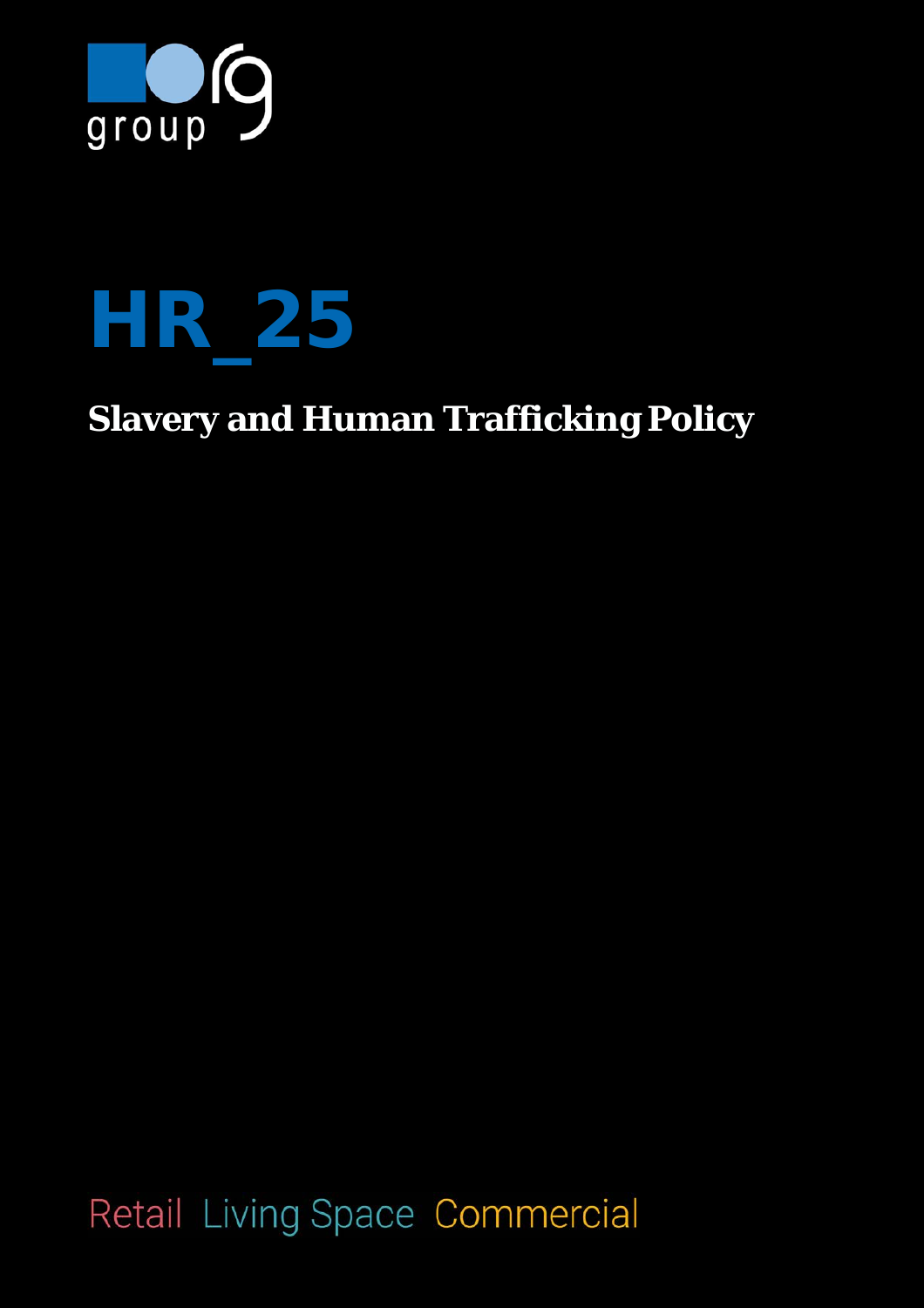# **Document Control**

This document will be issued to all relevant parties. All amendments will be issued to the relevant parties by means of a RG Group document transmittal sheet.

| <b>Revision</b> | Date      | <b>Description of amendments/changes</b>         | <b>Authorised by:</b> |
|-----------------|-----------|--------------------------------------------------|-----------------------|
| 00              | Sept 2018 | Created as part of company Policy<br>Development | <b>MD</b>             |
| 01              | Jan 2019  | <b>Content Reviewed</b>                          | <b>MD</b>             |
| 02              | Jan 2020  | <b>Content Reviewed</b>                          | <b>MD</b>             |
| 03              | Sept 2021 | Joint MD signatures added.                       | MD                    |
| 04              | Apr 2022  | MD signature updated.                            | <b>MD</b>             |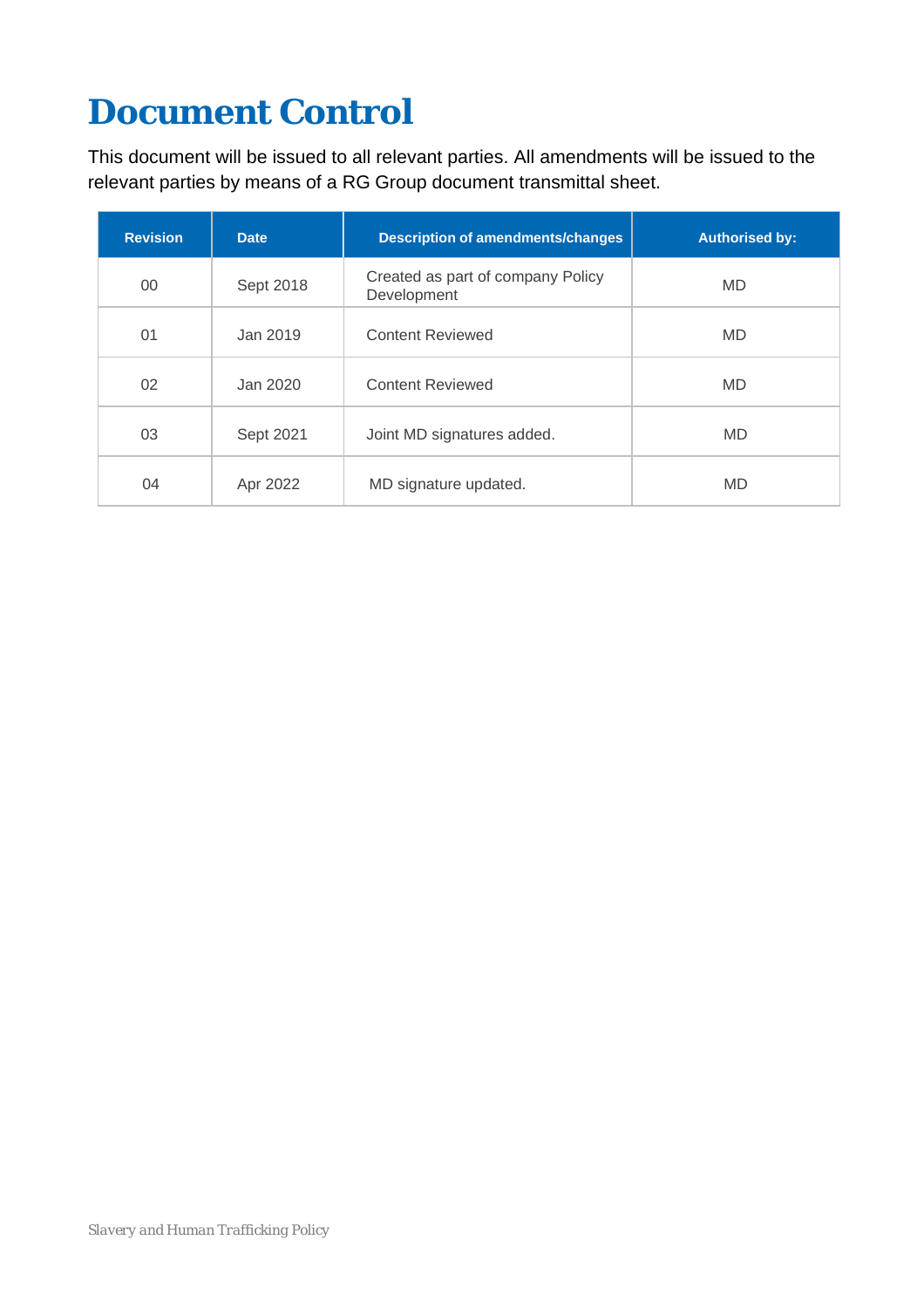As set out in our Policy Statement, RGCM Limited welcome the introduction of the Modern Slavery

Act 2015 (MSA) and are committed to ensuring that there is no modern slavery or human trafficking in any part of our business and supply chains, and all who work with us are expected to support us and comply with the MSA.

This Policy sets out how the Company will meet its obligations under the MSA and the reasonable steps we will take to ensure that slavery or human trafficking is avoided in all parts of our business

**Objectives** 

The objective of this Policy is the identification of key issues and risks, the definition and setting out of our expectations, including all contracts with suppliers, working closely with our employees, clients and supply chain and the encouragement of reporting of any concerns.

### **Assessment**

Fundamental to achieving the objectives of this policy is the assessment of the risks existing in the various parts of our business, which are primarily as follows:

# **Company Staff**

All persons directly employed by the Company are vetted and interviewed before being engaged by the Company and all are required to provide:

- 1. Copy of their passport or other official identification document if they do not hold a passport
- 2. Copy of their permit to work in the UK where required
- 3. Their National Insurance number
- 4. Home address and contact details
- 5. Nominated UK bank details

All payments of salary etc are paid directly into their nominated bank account.

All Company Staff are in regular contact with the Company's directors or senior management and there have never been any instances of slavery or trafficking or any suspicion of such activities but we continue to be vigilant at all time.

# **Agency Staff**

Agency staff are engaged via specialist recruitment/agency companies who are all UK based and therefore required to comply with the MSA and are required to provide copies of their policies for compliance with the MSA to the Company.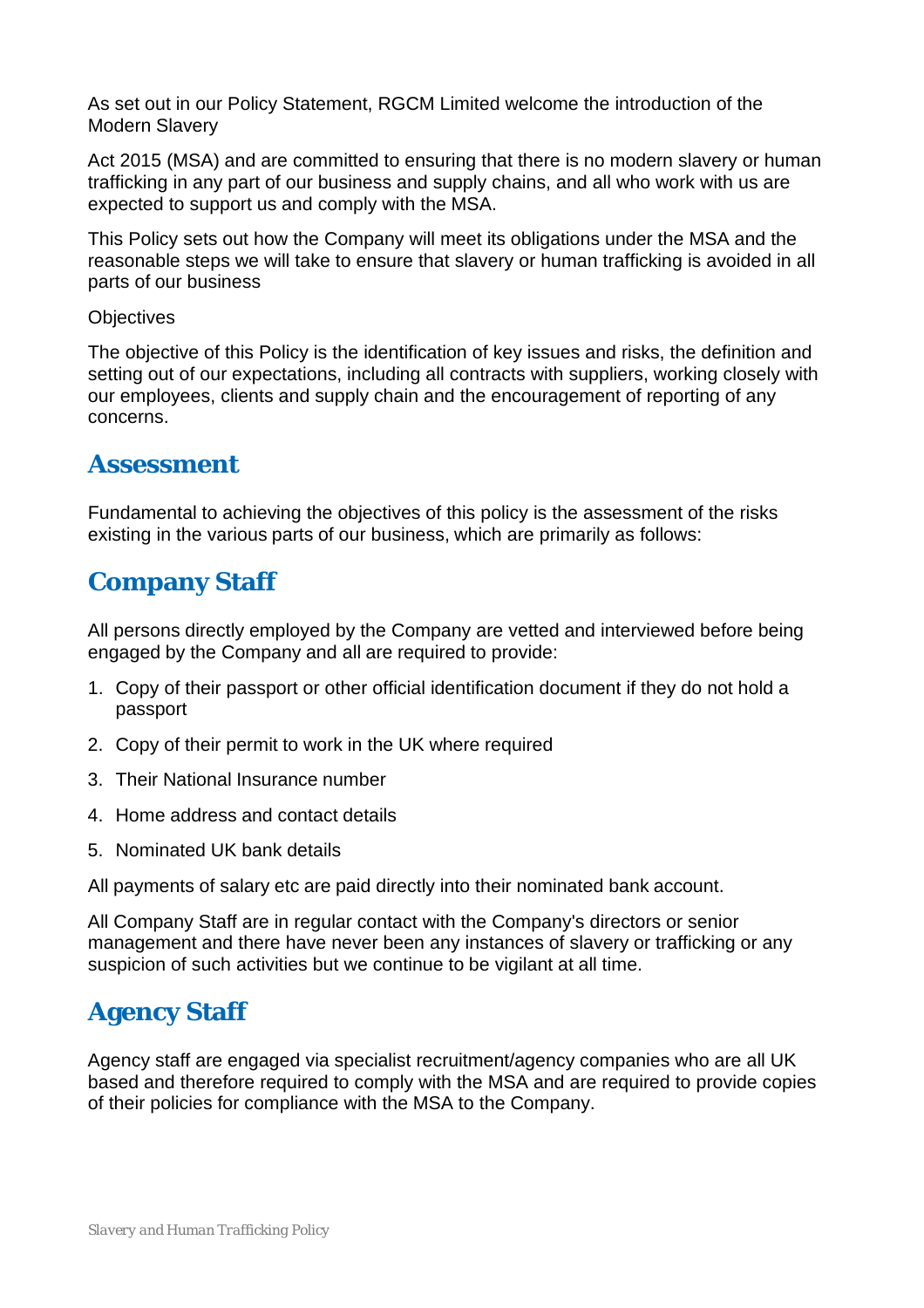As with Company Staff, all Agency staff are in regular contact with the Company's directors or senior management and there have never been any instances of slavery or trafficking or any suspicion of such activities but we continue to be vigilant at all time.

RG only use approved and reputable UK companies to source agency personnel and all are subject to vetting prior to being used and subject to regular compliance review.

# **Supply Chain**

Our supply chains include consultants and advisors, specialist trade contractors and subcontractors and suppliers of goods, equipment, materials and plant, the large majority being UK registered and based, and as such required to comply with the MSA, and we ensure that they are fully aware of our Policy in respect of the MSA and take all appropriate measures to ensure compliance.

The Company's directors or senior management are in regular direct contact with consultants and advisors, specialist trade contractors and sub-contractors staff working directly on our projects, and we are not aware of any instances of slavery or trafficking or any suspicion of such activities but we continue to be vigilant at all time.

The Company has relatively little direct contact with the staff of suppliers of goods, equipment, materials and plant but the large majority are UK based companies and again we are not aware of any instances of slavery or trafficking or any suspicion of such activities but we continue to be vigilant at all time.

#### **Compliance**

All Company staff and Agency staff are required to be aware of and comply with this Policy.

All of our supply chain are required to comply with the MSA and to have in place procedures for the identification and avoidance of Modern Day Slavery and Human Trafficking and we have no reason to believe that any of them do not comply.

All UK companies/organisations with a turnover or group turnover of E36 million or more which are either incorporated in the UK or carry on a business in the I-JK, must have a written Modern Day

Slavery and Human Trafficking Policy and Policy Statement that meets the requirements of the MSA and must ensure that the requirements of the policy are adhered to at all times and that any breaches are reported to the Company.

All of our supply chain will be made aware of the Company's Policy, and will be expected to comply with its requirements as applicable to them and to support the Company in meeting the objectives of our Policy.

All of our supply chain are vetted before contracts are placed with them and compliance with the MSA is mandatory, with regular compliance reviews carried out.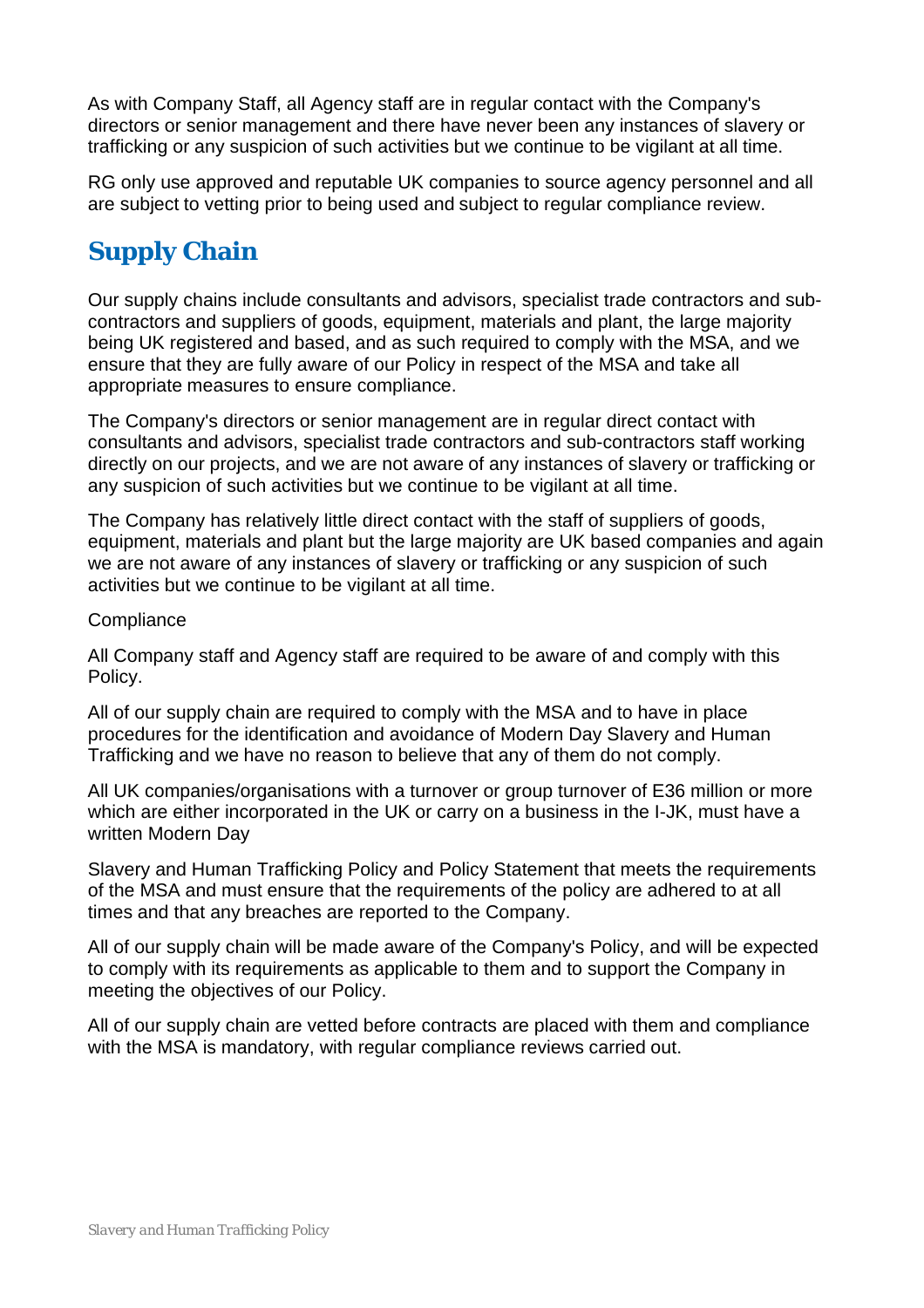# **Reporting**

Any suspicion of slavery or human trafficking is to be immediately brought to the Company's attention by reporting this to the MSA Director, Steve Roe, or any other director, and a thorough investigation will be carried out by the Company.

Any reports of possible slavery or human trafficking made in good faith, will be treated on a confidential basis, except only where disclosure to a relevant authority is required, and without fear of detriment in accordance with the Company's "Whistleblowing" Policy.

## **Breaches**

Any reported breaches of the MSA will be investigated and action taken as appropriate, which could result in reporting the breach to the relevant authorities.

Breaches by any of the supply chain, could result in contracts with the Company being terminated.

Any breaches by employees of the Company will be dealt with in accordance with the Company's Disciplinary procedures which could result in a written warning or possible dismissal for misconduct or gross misconduct.

## **Communication**

All directors and employees have been briefed on this Policy and are provided with appropriate training as necessary and compatible with their roles and responsibilities.

Company Staff have been made aware of this Policy and a series of seminars are being held on our sites and our offices to explain the requirements of the policy and in particular the importance of thee Identification Guidance in being aware of victim profiles, control methods and signs/symptoms of slavery which are key issues in the identification of potential slavery.

All of our supply chain will be made aware of this Policy and compliance will be mandatory.

## **Responsibilities and Review**

The Board of Directors are responsible for the formulation, implementation and updating this Policy as necessary, and the Company has appointed a dedicated Director, Stephen Roe, to be responsible for the implementation of this policy.

Any concerns are to be reported directly to him or any other Director and they will ensure that the necessary investigations and actions are taken.

All, Company employees and supply chin companies must ensure that they are familiar with this Policy and comply with its requirements.

## **Identification Guidance on Slavery and Human Trafficking**

Refer to separate guidance document.

*Slavery and Human Trafficking Policy*